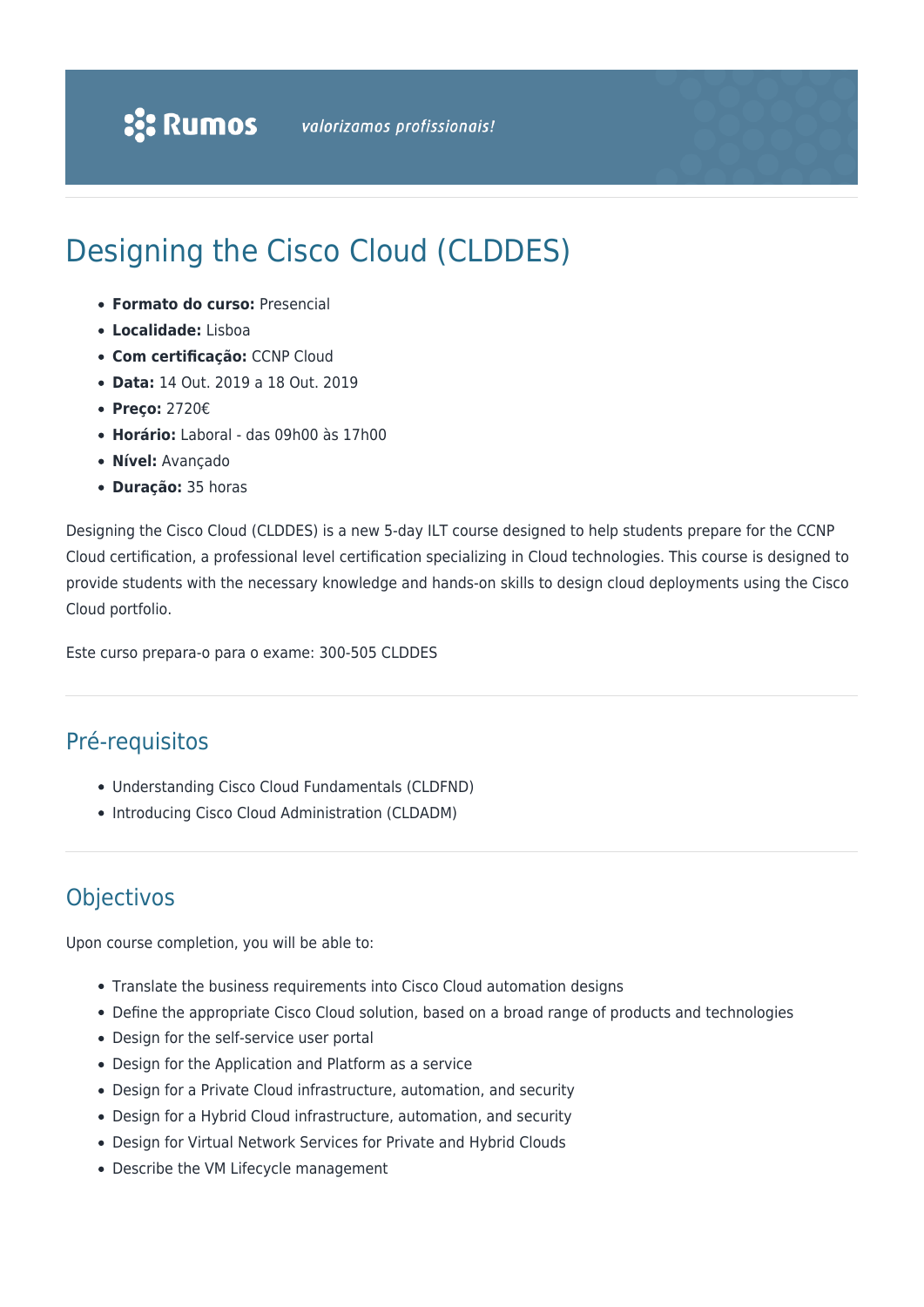## Programa

#### **Module 1: Translate Requirements into Automation Designs**

- Cloud overview
	- Computing
	- Characteristics
	- Models
	- Deployment models
	- o Benefits
	- Adoption
- Key business requirements for cloud
- Automation
	- Cloud APIs
	- IaaS
	- PaaS
	- SaaS
	- o Design
- Cisco cloud portfolios overview
	- o ONE Enterprise cloud suite
	- $\circ$  PSC
	- UCS director
	- Virtual application cloud segmentation (VACS)
	- o Intercloud fabric
	- $\circ$  PNSC
- Automation tasks
- PSC stack designer with PaaS

#### **Module 2: Design a Private Cloud Infrastructure**

- Pod designs
	- $\circ$  vBlock
	- FlexPod
	- o VSPEX
	- o Scalability
	- UCS director
- Cloud design storage considerations
- Storage connectivity types
- Thin vs. thick provisioning
- Storage provisioning methods
- Cloud network service automation tools
	- APIC (ACI)
	- Nexus data broker
	- Metapod